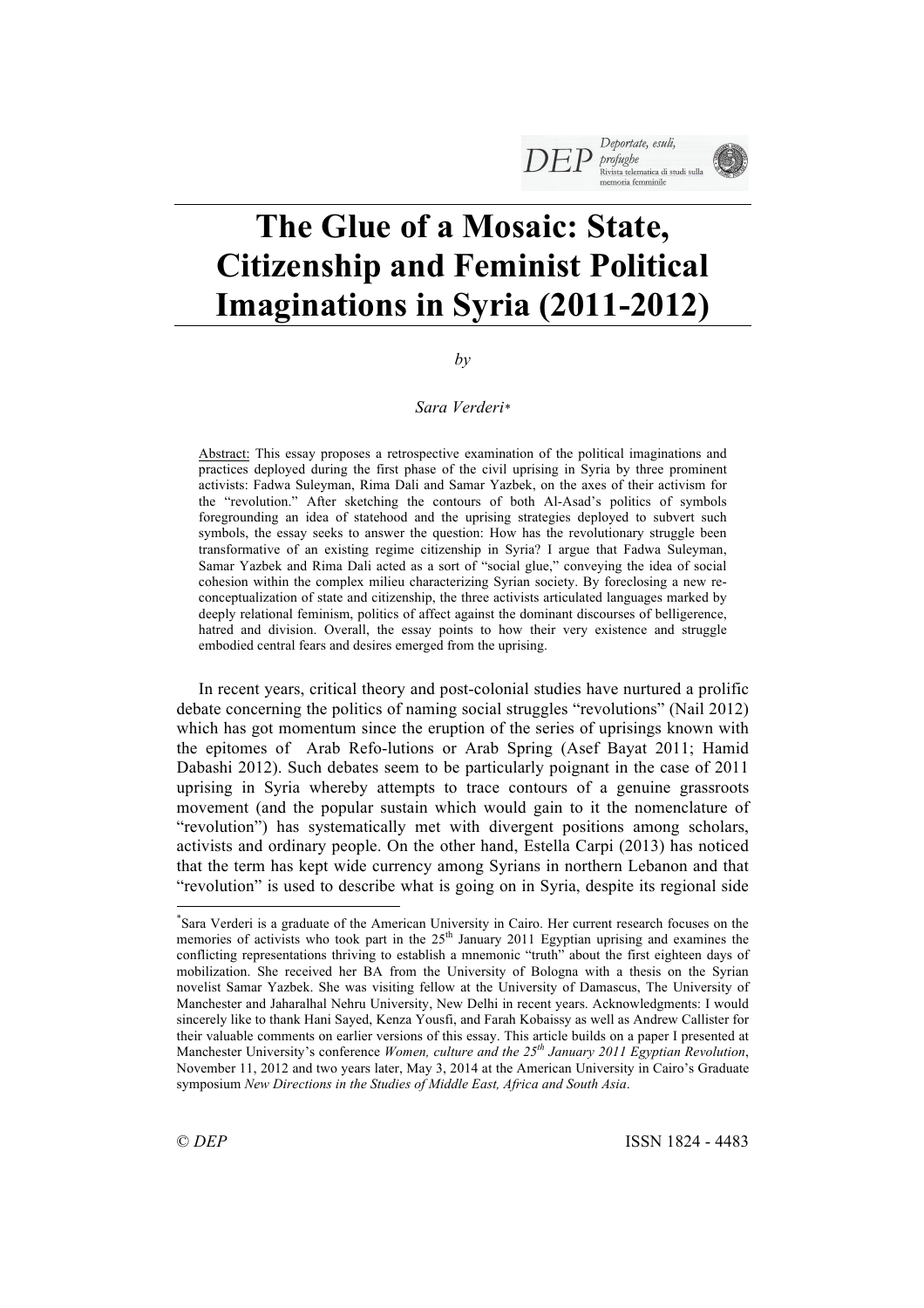effects (Carpi 2013, p. 75). In this article I would like to discuss the political imaginations disseminated by three feminist activists during the beginning of the Syrian uprising (2011-2012) –novelist Samar Yazbek, lawyer Rima Dali and the actress Fatma Suleyman. In particular, how discourses articulated by these women aimed at a re-negotiation of citizenship in Syria. Such re-negotiation was animated by the desire of undoing sectarian categorization, the equation between the state and Al-Assad and by a will to promote a model of citizenship able to maximize the power of affect characterizing the multi socio-ethic and cultural society in Syria (Susan Ruddik 2010). Desires for unity of the "Syrian people" was one of the central nodes through which activists put an emphasis since the very beginning of the uprising. The three ativists played a leading position in disseminating these ideas through their speeches, songs, novels and mobs; their discourses and political commitment substantiated in a desire of making themselves and their practices "the glue" of that complex ethnic, social and cultural mosaic that Syria is. By pointing the attention to the narratives of the three activists, who define themselves feminists, the article intends to suggest how gendered political imaginations were first and foremost embedded in the re-conceptualization of citizenship and how their implications might be at the heart of the current state crisis. Narratives mobilized through public engagement, art and literature, criticized the cultural hegemonic notion of Syrian citizen based and regulated by the enforcement of sectarian frictions while, on the other hand promoting through their projects the incredible capacity of Syrians to accept otherness. Moreover, they sought to deconstruct the dominant historical paradigm for which the Syrian state and the Al-Assad family have been two conflating identities in the conceptualization of statehood (Youssef Choueiri 1993). To give context to the ethnography, I will briefly examine the politics of public symbols crafted around the figure of Hafez Al-Assad (and later on his son Bashar) as examined in Lisa Wedeen's *Ambiguities of Domination* (1999) and consequently, a description of the contours of the recent civil uprising's counter-politics, partially based on participant observation during my eight months staying in Damascus in 2011 and a visit to Beirut in November 2012. The last section will give an account of the conceptual production of three prominent activists on the axes of their political activism for the revolution, which was marked by feminist deeply relational, politics of affect and against the dominant discourses of belligerence, hatred and division. I argue that the language emerged from this production fashions a new notion of citizenship not centered on the hierarchy and the sectarian divide-and-rule logic embedded in "the cult of the Assads" (Wedeen 1999) but rather on a horizontal, cross-sect imaginary. Therefore the question at the core of my enquiry is: how has the revolutionary struggle been transformative of a existing regime of citizenship in Syria?

# **Personification of the State and Spaces of Counter-Politics**

There lies in the rhetoric of the Assads regime a central aspect that Lisa Wedeen defines as "the personification of the state" (Wedeen 1999, p. 2). The process underlying this rethoric, Wedeen argues, operates on a complex system of symbols which results in a metonymic relation between the president and the state. How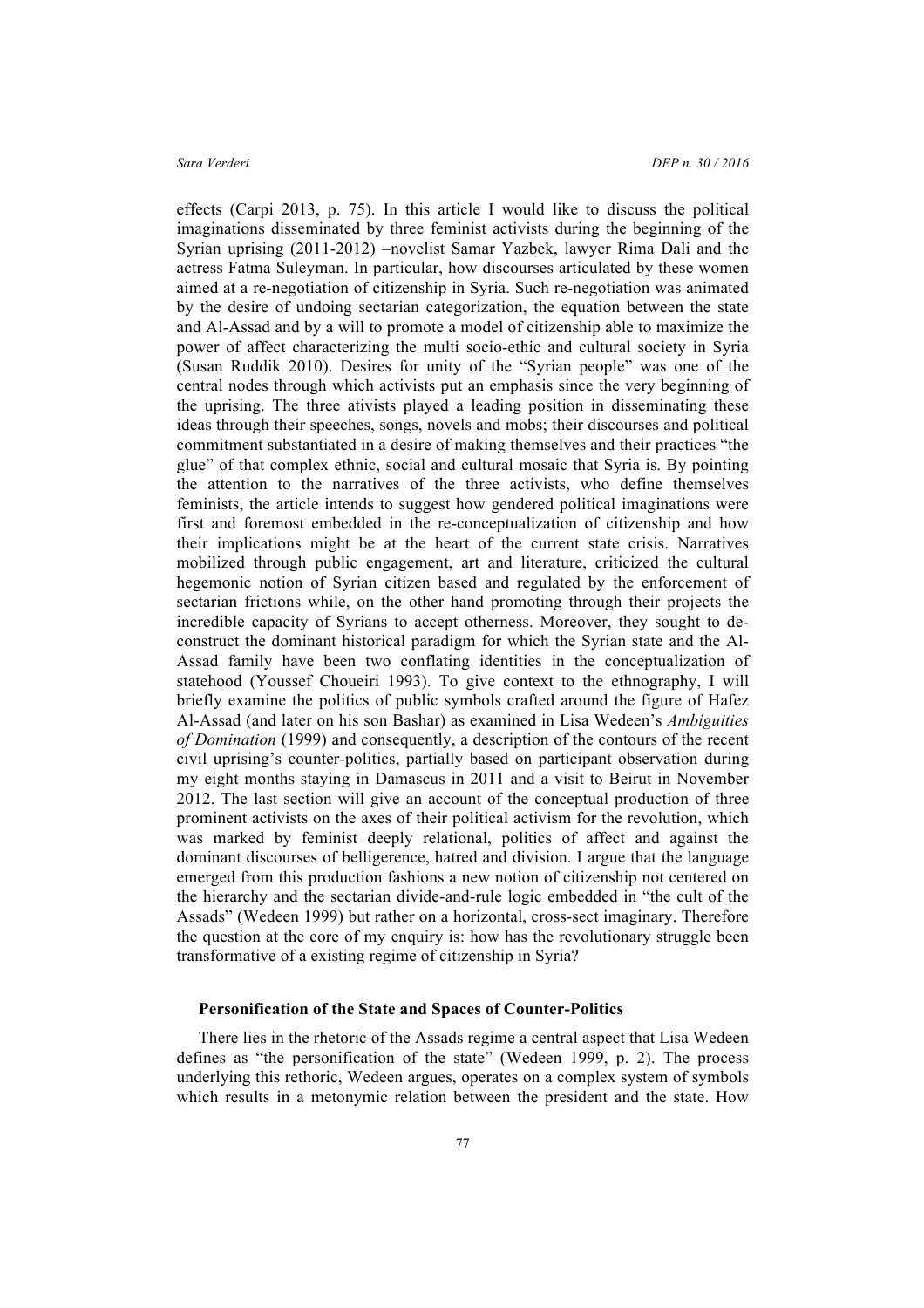does this metonimy happen to be enforced? Weeden builds on Michelle Foucault's notion of *spectacle* and language in the way they produce governability through meanings. In other words, the modality through which different imaginaries are produced and re-produced in publics would determinate specific forms of cultural hegemony, relying on a set of iconographic images and rituals. Such strong colonization of the publics by the figure of the president is a recurrent element throughout the MENA region, normalized to the point that it has become part of the urban landscape, as one could observe in many other totalitarian states. A regime such as that of Al-Assad in Syria emanates its consensus through a set of symbols, rhetoric and spectacles which collectively form an "enforced participation in rituals of obedience" (Wedeen 1999, p. 6). Dwelling in the streets of Damascus one can't help but notice the omnipresent portraits, glittering writings, and gadgets carrying the image portraying the face of the president. To add to that, Miriam Cooke (2007) notices how the massive reproduction of Assads image conflates with a religious element. Similarly to the Islamic monarchies of Morocco, Jordan and Saudi Arabia, the Syrian regime generates not only a personification of the state in a secular sense, but also heralds the head of state to the highest rank of political legitimization, a religious one. The inscription "God protects Hafez Assad's Syria" prominently carved on the east minaret of theUmmayad mosque (symbol of Damascus and one of the most important Islamic venues of worship) is to testimony the political attempt by the president to take upon himself a doublefolded role. Hence, the cult of Al-Assad travels both through spectacle in publics and religious markers of political authority. Another exampleof this double-folded mechanism occurred during the many massive pro-regime parades which were staged throughout the city during 2011, as chants of adoration and songs such as *mnhabbek* (we love you) were directed to the president and the image of the national flag was closely associated to that of Bashar Al-Assad. Once I asked F., a friend who was working for the Ministry of Finances why she attended such parades regularly despite being an (underground) political opponent of the regime. Her answer was that all state employees were forced to be presentat at parades, otherwise they would have been subjected to scrutiny at the workplace and investigated for political engagement by the *mukhabarat* (the Syrian bureau of investigation). The fact that F. had to participate to this ritual of public obedience despite her aversion to the regime makes clear how the status of citizenship is inseparable bounded to that of the figure of the president. Artistic production has been one of the most relevant forms of contestations to the cult of the Assad as Miriam Cook's *Dissident Syria: Making Oppositional Arts Official* (2007) widely discusses. In a more recent work Leyla Zubeidi (2012) gives account of the creative resistance emerged in the first two years of the uprising. Zubeidi successfully captures the function of political satire in chants, murals and poetry that directly targeted the figure of the president and thus aimed to contest the iconography of the president. For instance, the puppet play *Top Goon, the Diaries of a Little Dictator*, portraying the president as a childish, inept persona or the mural depicting the slogan "we love you" a line that Syrians have to repeat over and over in order to show their loyalty to the president, this time surrounded by a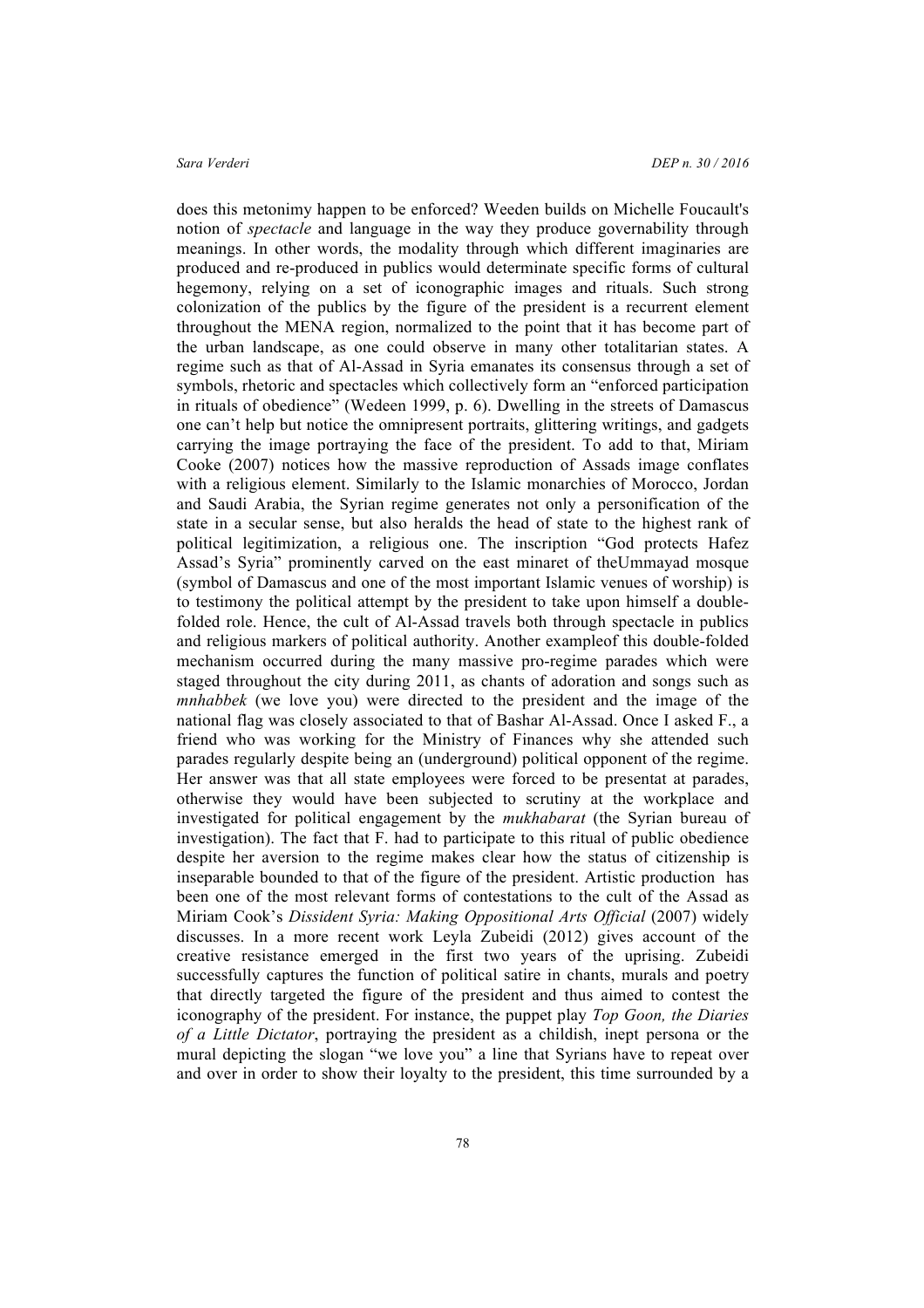duck, an animal to which Assad is often mockingly compared for his guttural vocal tone.

Another central node of the uprising poetics can be traced into the high level of awareness concerning sectarian discourses as a way to break the unity of the social movement. It is this element that has emerged as central in the narratives of Samar Yazbek, Fadwa Suleyman and Rima Dali.

A powerful tool of regime's repression of the 2011 uprising recurred in the rhetoric of external enemies, sectarian strife and the assertion that only Assad could prevent the state from disgregation (Roger Owen 2008). In November 2012 I met again N., a friend from the time of Damascus who came to visit me in Beirut as I was denied the Syrian visa at the border in the city of Masnaa. N.'s brother had been fighting with theFree Syrian Army in Homs and subsequently fled to Turkey. When asked why Homs had become the hotspot of political violence he explained that the city represented the ideal ground for enforcing thedivide and rule strategies of the regime because, unlike other Syrian cities, it contained clear-cut divisions into Alawite (the same class-sect which Assad and the Baath party elite belong) and Sunni neighborhoods. To the Alawite affiliated elements of society, he explained, were allocated in the top employment positions and other benefits. His family, being from a Sunni background could not get favors from the establishment in power. "My father, unlike other colleagues, hadn't never received any promotion, and this is only because we are Sunni". According to N. words then, social categorization according to religion, or better according to forms of kinship capitalism related to sects, was already a long-established social practice within the Syrian disciplinary apparatus enforced by the Syrian state, unlike the state selfportrayal as being secular. Defined by Fadwa Suleiman as "the heart of Syria", Homs was the core point of street peaceful demonstrations between 2011 and 2012 when thousands gathered in Clock Tower square. Demonstrations podcasts show the Syrian poet Ibrahim Qashoosh guiding people with his voice while he performs one of the most known chants of the uprising *Yalla irhal ya Bashar* (step down o' Bashar). It is important to underscore the high level of awareness of these sectarian strategies exhibited by many of the Syrians I came to know in 2011. The counterhegemonic language employed since the beginning of the uprising put great emphasis on the call for unity of all Syrian people; a language of resistance based on an alternative imagining of citizenship. The multi confessional social layers which informs Syrian society shapes it as a complex mosaic of different social segments each one carrying its burden of political and economic interests. This component possibly represents the most fascinating aspect of Syria for its people incredible capacity of acceptance of otherness. Nonetheless the same nature which marks the cosmopolitan nature of the Syrian society constitutes its Achilles' heel. As Frantz Fanon pointed out, hegemonic discourses aimed to break up this will to unity by revealing them the existence of "spiritual rivalries" (Fanon 2001, p.134).

The enactment of public "display of obedience" parades as the dominant paradigm of civil society engagement argued by Wadeen as the only possible way for Syrians of being in the square was blatantly disavowed by Homs demonstrations. However, in Damascus, things were different. The only demonstration I had the chance to witness was held in the damascene neighborhood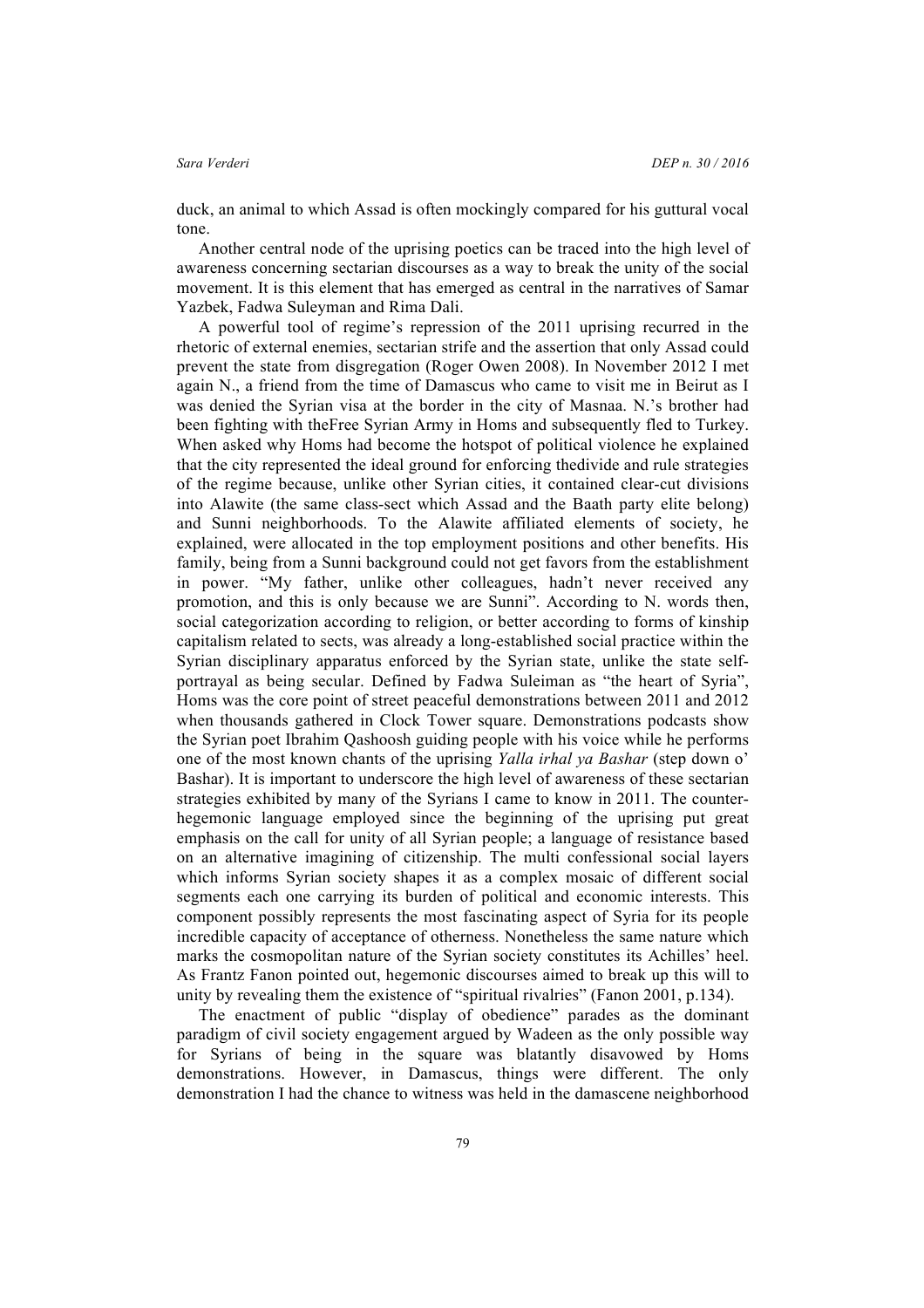of Midan, beside Al-Hasan mosque's bridge on a Friday afternoon, October 2011. As I was sitting in a cafe suddenly chants were heard of people saying "the people want the fall of the regime." After some minutes, a small group appeared in front of me, and another group came from another direction to join with the first one. Police rushed behind them arresting the many and dispersing the others. In general, tight regulation of public life in force since the state of emergency was enacted in the 1970s have resulted in a society stripped from the basic concepts of liberal rights such as the right of assembly. It is not by chance, in fact, that one of the earlier demands of the movement (which was initially refused by the regime) in March 2011 was the lifting of thestate of emergency. The prohibition of any form of public assemblage, the long lasting repression of any political formations and great fears of sectarian radicalization were among the causes of the social movement's lack of a "Tahrir Square moment" and overall incapacity of organization. This is why the Syrian uprising has in many ways distinguished from the Egyptian and the Tunisian uprisings. Similar to the Egyptian uprising however is that the political engagement of many resulted to be spontaneous, developed independently on an individual level and in what has been also defined a *ryzhomatic structure* as desribed in Hardt and Negri re-reading of Deleuze (Hardt-Negri 2000). The square as space of political recognition is part of the modern imaginary but this cannot equal the fact that it has to be the only and possible place to make claims. Nancy Fraser (1990) questions the assumption of the liberal public sphere as a privileged site of democracy in its basics axiom between equal participation and the act of talking (Habermas 1989). Fraser's idea of the multiplicity of publics formed by a constellation of subaltern counter-politics might serve well to explain the way in which different subjectivities deployed in Syria during the first phase of the uprising. The virtual space of Facebook was also important, namely the page of "The Syrian Revolution against Bashar al Assad" which people used as a platform to call for demonstrations when taking the street became too risky.

Therefore, the re-negotiation of citizenship in 2011-2012 passed through two main processes: first, the de-personification of the state and the undoing of sectarian categorization; second, a ryhzomatic, spontaneous and individual participation to the movement. The combination of these two elements are the key themes which mark activists narratives in the first phase of the uprising.

# **The Glue of a Mosaic: Recasting CitizenshipThrough Gendered Politics of Affect**

Within the wide framework I have drafted stand the words and practices enacted by three prominent public figures within the first moment of the Syrian uprising and their role as "the glue of a mosaic." Their experiences were strongely marked by political imaginations "whose litmus test does not originate in the model it provides, but rather in its capacity to maximize the affective power" (Ruddik 2010, p. 35). They opened up new possibilities for what Susan Ruddik – re-reading Spinoza concept of affect in Deleuze and Negri works – names the politic of affects, a politics that in Samar Yazbek's memoir of her experience in Damascus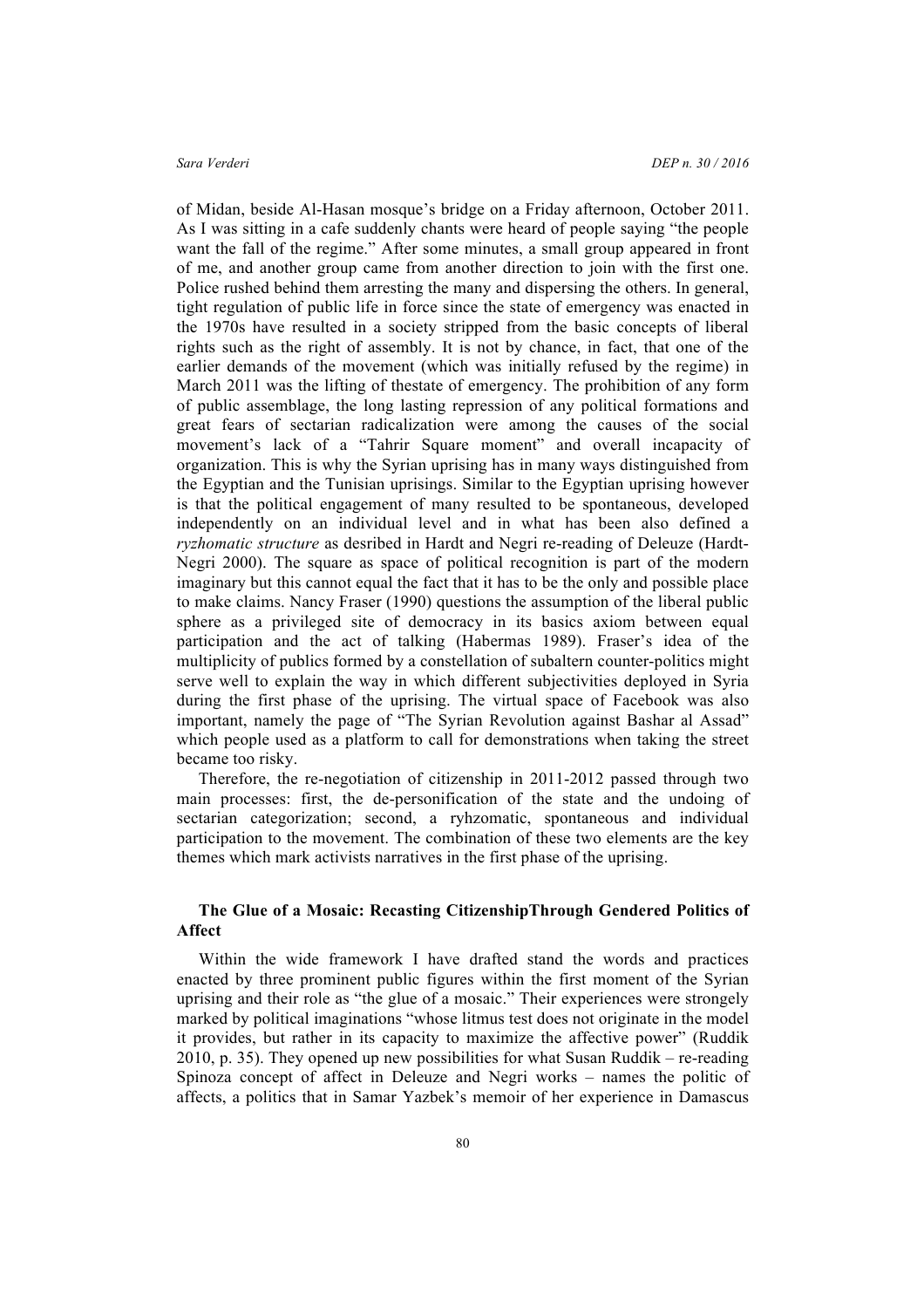2011 *A Woman in the Crossfire* counter the regime strategy to hide behind the Alawite sect and exploit their fears in order to stay in power (Yazbek 2012, p.171). Fadwa Suleyman, a well-known Syrian actress, was born in Aleppo and lately moved to Damascus to pursue an acting career. Among Suleyman's most famous performances *Unshudat Al-Matar* (Song of the Rain), *Nisa'a Saghirat* (Young Women) and *Layal* (Nights). Suleyman who is from an Alawite background, decided to join peaceful demonstrations since the beginning proving that professing Sunni Islam was not a required status in order to participate. In July 2011, she took the stage of a public demonstration sit-in Homs. According to many, she played a crucial role among grassrot movement in Homs to prevent violence exacerbation that was getting momentum between Alawites and Sunnis. During 2011 and 2012, her public speeches, songs and performance were always driven by the desire of claiming the unity of all Syrians "the Syrian people is one" or "this is our revolution, no Salafists nor terrorists". Having been accused of treason by her brother, she went into hiding but continued to deliver monologues to the camera from her shelter in Homs encouraging all Syrians to join her in the hunger strike and stand with Homs under heavy siege at that time, as she pointed out "what is happening in Homs can happen everywhere in Syria". Suleyman later flee Syria to become an exiled in Paris where she recently released an interview about freedom and exile. Along with Suleyman, the novelist and tv presenter Samar Yazbek, has a relation of kinship with the Alawites of the coastal city of Jebleh, therefore, was driven to flee to Paris due to her political activism by a series of threatening events. In joining the uprising in Damascus she decided to cut the bonds with her family in Jableh, a powerful symbolic act vis à vis the dominant sectarian discourses. Her literary production focuses on themes concerning gender relations in the Syrian society and in particular, the paradox concerning theme such as sexuality and marriage within social structure of damascene upper middle class (Yazbek 2001; 2002; 2005; 2008; 2012) Yazbek was involved in the political action of "The Union of Coordination Committee" of the uprising in Damascus, which greatly influenced her novel *A Woman in the Crossfire; Diaries of the Syrian Revolution* (Yazbek 2012). Throught the novel, her autobiographical introspective style merges with the propulsive force of the social movement as it opens new space for new gender performativity and re-negotiate gender boundaries

The author argues that embracing power of the revolution not only created a common political ground for men and women but also provided women of a new public space and a new subjectivity. Women "crossed the sacred line that separates the sexes and defines their difference" as "they refused toreiterate the norms and do what is expected from them" (Yazbek 2012, p.155).

Yazbek's gendered analysis of the uprising passes through the articulation of a new subjectivity whereby the call for social change is tightly bounded to a critique to sectarian categorization endangering the uprising. "This is a revolution not a sectarian war, and my voice as a writer and a journalist must come out in support of the uprising, no matter what the cost" (Yazbek 2012, p. 230). As the narration unfolds, personal chronicle of the harassment she was subjected to by her family member for whom she "betrayed" intersects with a new consciousness of the role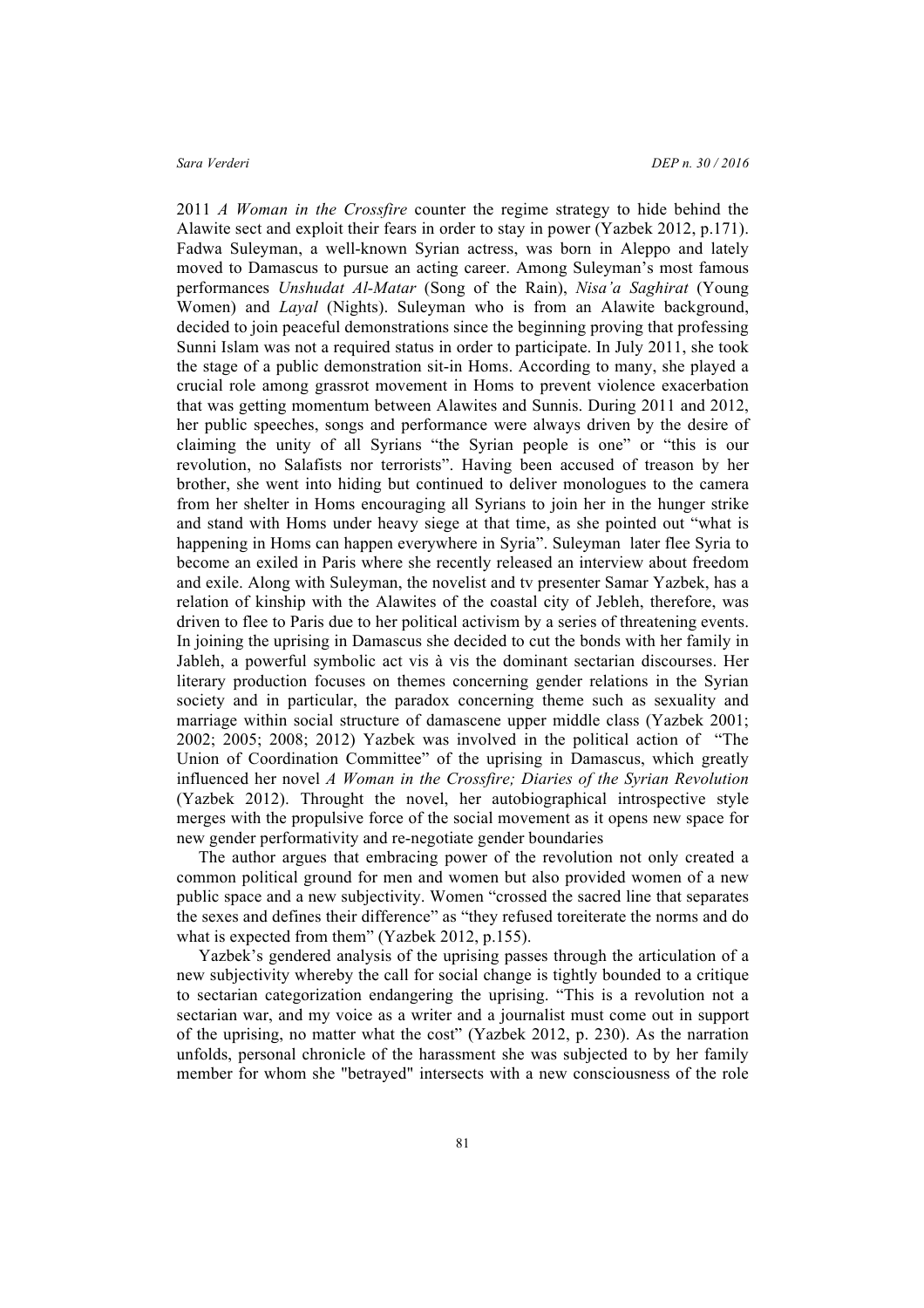Yazbek is called to play in Syrian civil society as intellectual and woman to counter the regime sectarian domination.

Rima Dali became a symbolic figure after she stood in the front of the Syrian Parliament and then with Ru'a Jafar, Kinda and Lubna Al-Za'our in front of Midhat Basha market in April 2012, Damascus. In both occasions, banners reading "Stop the killing now: We want to build a country for all Syrians" were displayed during the sit-ins.

When I met Rima Dali through a virtual conversation in Beirut, three years ago, it was on the occasion of a workshop about crafting new political strategies aiming to put down the increasing violence between different components of the movement organized by several Syrian human rights organizations. Dali is one of the founding member of *Dawlaty* (My Country). The project is thought to be a common platform where different political imaginations merging together for the creation of a different country. The project structures its contents around the artistic production of Syrian activists with a didactic purpose of showing in a more simple and direct ways as possible theme such as human rights basic principles, gender, race, religion and law issues in Syria. Dawlati website gathers an excellent collection of original artworks that give a unique, direct and often satirical insight about a variety of themes such as social change, violence, power, war, mobility. One of Dawlaty members points out to the lack of organization and the fragmentation of the movement's components as a main concern for the future fulfilling of the civil uprising demands.

The movement has reached an impasse right now, we have not been involved innew activities for a long time, all of us acknowledged the need to look at the movement in a different perspective. I've realized that a revolution is a long process and it takes a long time, the second thing is that political organization of its component is fundamental for it to succeed. If you are not organized enough it is the people who pay the price (personal interview, November  $5<sup>th</sup>$ , 2012)

It is clear how many activists present in Syria, expressed a political agenda whose major concern is that of working to ensure unity, organization and social cohesion even after the fall of the regime which can be purused through a gradual re-crafting of the national narratives and imagine of citizenship.

# **Conclusion**

Taking into account gender as category of historical analysis (Joan W. Scott 1986) four years after the beginning of the uprising can be useful to reflect on this moment of social transformation, economy restructuring and the rise of totalitarism not only in Syria but in global societies at large. Practices fashioned by Fadwa Suleyman, Samar Yazbek and Rima Dali put affect, relational values, acceptance of otherness, social cohesion as constitutive rather than derivative of a reconceptualization of citizenship vis à vis state. The radical attempt to overcome what Ruddik defines as anontological divide between the self and the other passes by the politics of affect and its liberating potentials. These feminist political imaginations have therefore sparkled the possibility of a new possible *imagined community* in Syria. In this sense their practices, artifacts and discourses have been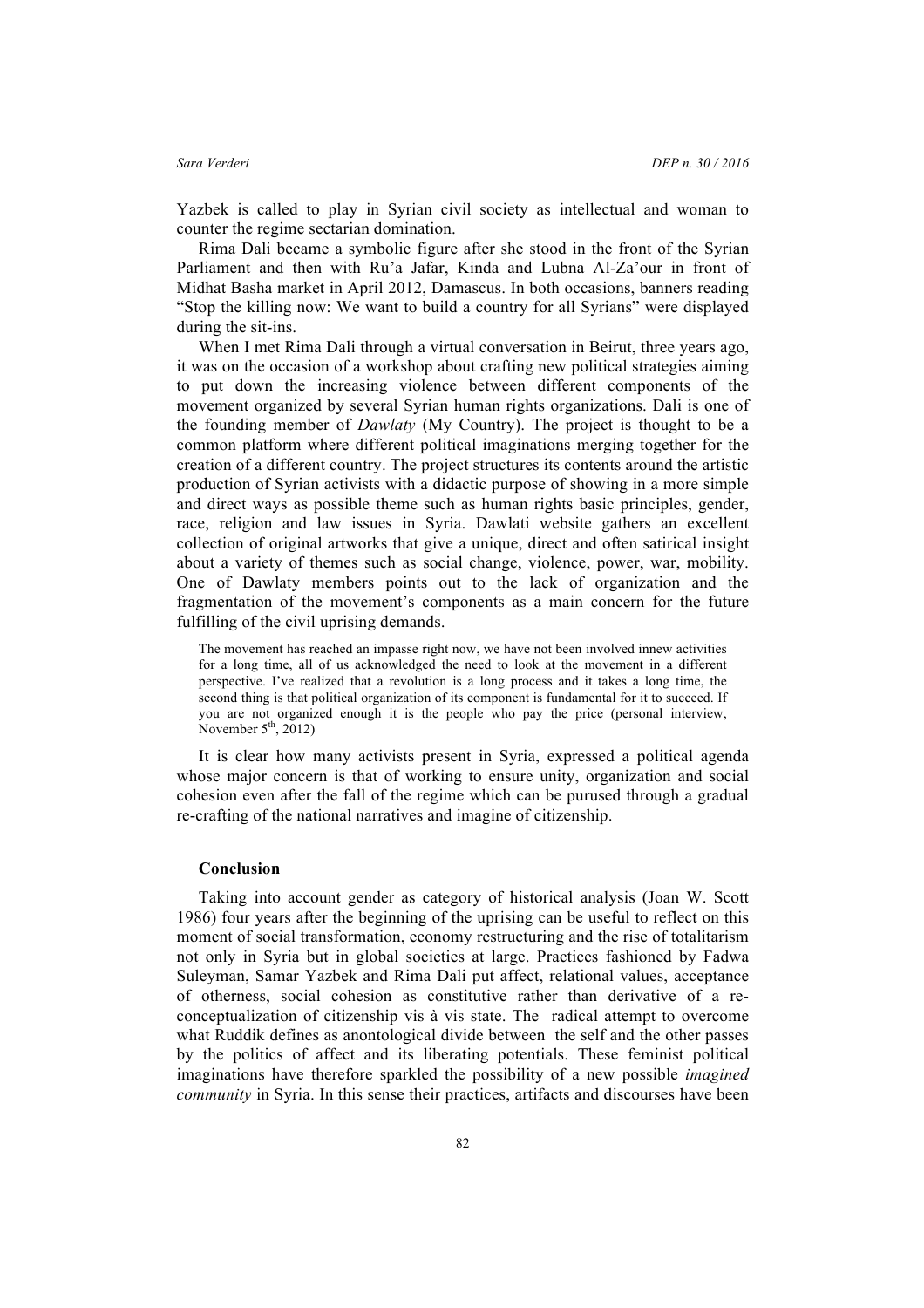transformative of an existing regime citizenship in Syria in so far as they affirmed the urgency of undoing of sectarian categorization along with fictive reconciliation processes promoted by Bashar Al-Assad as well as the international community (Carpi 2013). The three activists acted as a sort of "social glue" conveying the idea of social cohesion beyond Assad's conception of state as well as promoting its multiple components together. Fadwa Suleyman and Samar Yazbek have been both representative of Syrian cultural elite and both belonged to the 'Alawite community, the same of the ruling establishment. Therefore, their very existence and struggle worked in the direction of building an alternative political myth based on affect to give significance to the series of events and experiences that the Syrian society, and the global societies more and more, are called to interpret.

### **Bibliography**

Al-Zubeidi, Leyla. 2012.*Syria's Creative Resistance*, retrieved from http://www.jadaliyya.com/pages/index/5920/syrias-creative-resistance (accessed November 2015).

Bayat, Asef. 2013. *Revolution in Bad Times*. New Left Review: 47-60.

Carpi, Estella. 2013.*Research Notes: Syria: The Emerging Divide Between External Plans and Internal Perspectives*.Anthropology of the Contemporary Middle East and Central Eurasia, 1(1), pp.74-90.

Cooke, Miriam. 2007. *Dissident Syria: Making Oppositional Arts Official*. DukeUniversity Press.

Choueiri, Youssef. 1993. *State and Society in Syria and Lebanon*.University ofExter Press.

Dabashi, Hamid. 2012. *The Arab Spring: The end of postcolonialism*, Zed Books.

Habermas, Jurgen. 1989. *The Structural Tranformation of the Public Sphere: An inquiry into a Category of Burgeois Society*, The MIT Press, Cambridge, Massachusetts.

Hardt, Micheal-Negri, Antonio. 2000. *Empire.*Harvard University Press, Harvard.

Fraser, Nancy.1990. *Rethinking the Public Sphere: A Contribution to the Critique of Actually Existing Democracy*.Social Text25/26, pp. 56-80.

Owen, Roger. 2008. *Stato, potere e politica nella formazione del Medioriente moderno.* Il Ponte.

Nail, Thomas.2012. *Returning to Revolution. Deleuze, Guattari and Zapatismo*, Edimburgh University Press.

Ruddick, Susan. 2010. *The Politics of Affect: Spinoza in the Work of Negri and Deleuze*, in "Theory, Culture & Society", 27(4), pp. 21-45.

Scott, W. Joan. 1986.*Gender: A Useful Category of Historical Analysis*, in "The American Historical Review", 91 (5), pp.1053-1075.